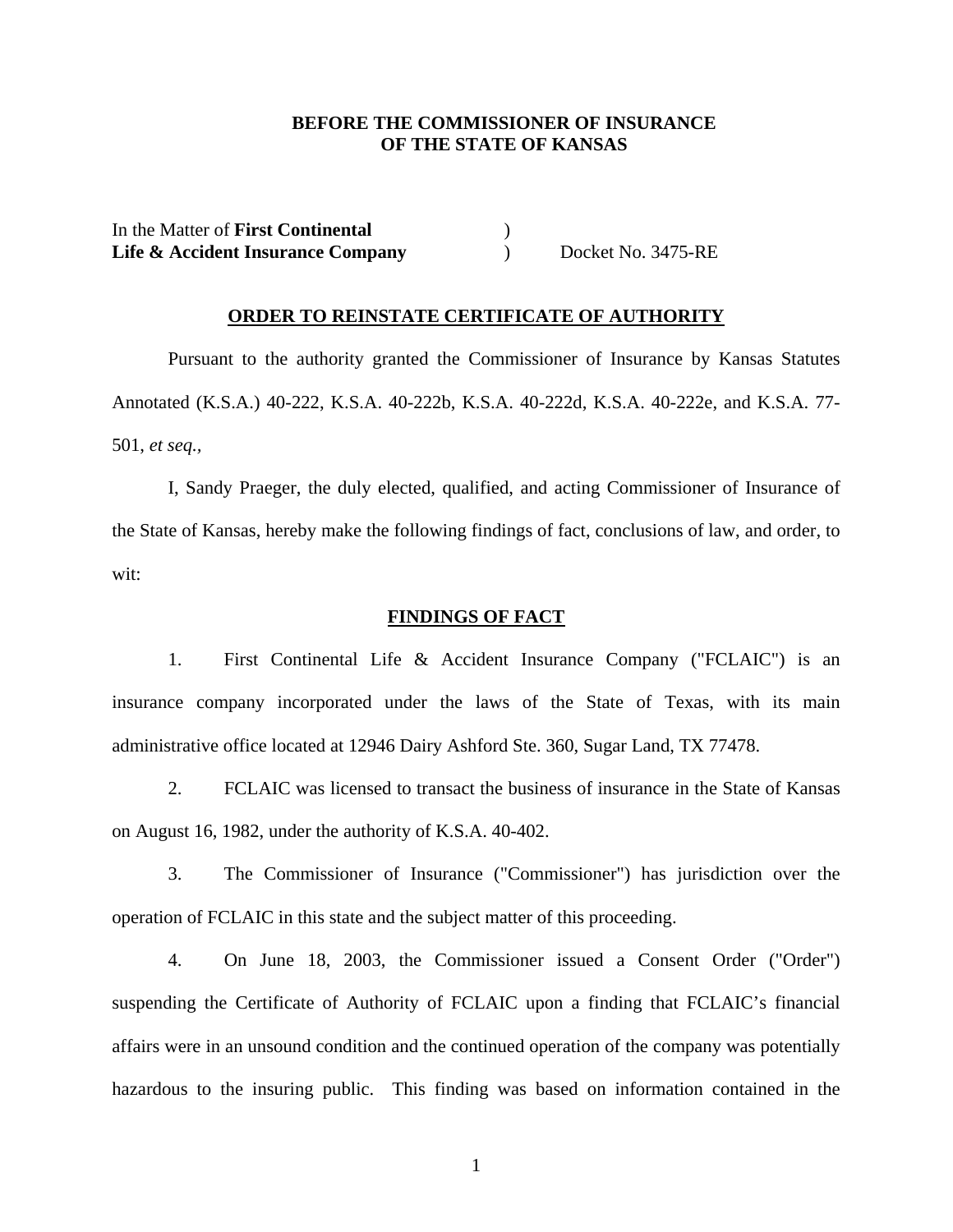company's December 31, 2002 Annual Statement filed with the Commissioner indicating that FCLAIC's surplus was negative \$1,771,485, which was below the minimum surplus of \$600,000, as required under K.S.A. 40-402

 5. Under this Order FCLAIC was ordered to refrain from writing any new or renewal business in the State of Kansas until such time as the company could demonstrate to the Commissioner that it was no longer in an unsound financial condition as to endanger policyholders, and the continued operation of FCLAIC was no longer potentially hazardous to the Kansas insuring public.

 6. Effective August 31, 2004, Dental Economics, LP acquired a 100% interest in FCLAIC from Wasatch Crest Group, Inc. of Salt Lake City, Utah and redomesticated the corporate offices of FCLAIC to Sugar Land, Texas.

 7. In a letter dated December 10, 2004, the company requested that our Department rescind the Consent Order against FCLAIC. The company also provided subsequent information to the Department for review.

 9. Following receipt of this request, representatives of KID's Financial Surveillance Division obtained and reviewed copies of FCLAIC financial statements for the periods ending March 31, 2004, June 30, 2004, September 30, 2004, December 31, 2004 and March 31, 2005. As of March 31, 2005 the company's financial statement shows that the Company has capital and surplus of \$3,030,932.

 10. Based on the financial condition and other information submitted by the company, it appears that the conditions that warranted the suspension of FCLAIC's certificate of authority on June 18, 2003 no longer exist and FCLAIC is no longer in an unsound financial condition and no longer potentially hazardous to the Kansas insuring public.

2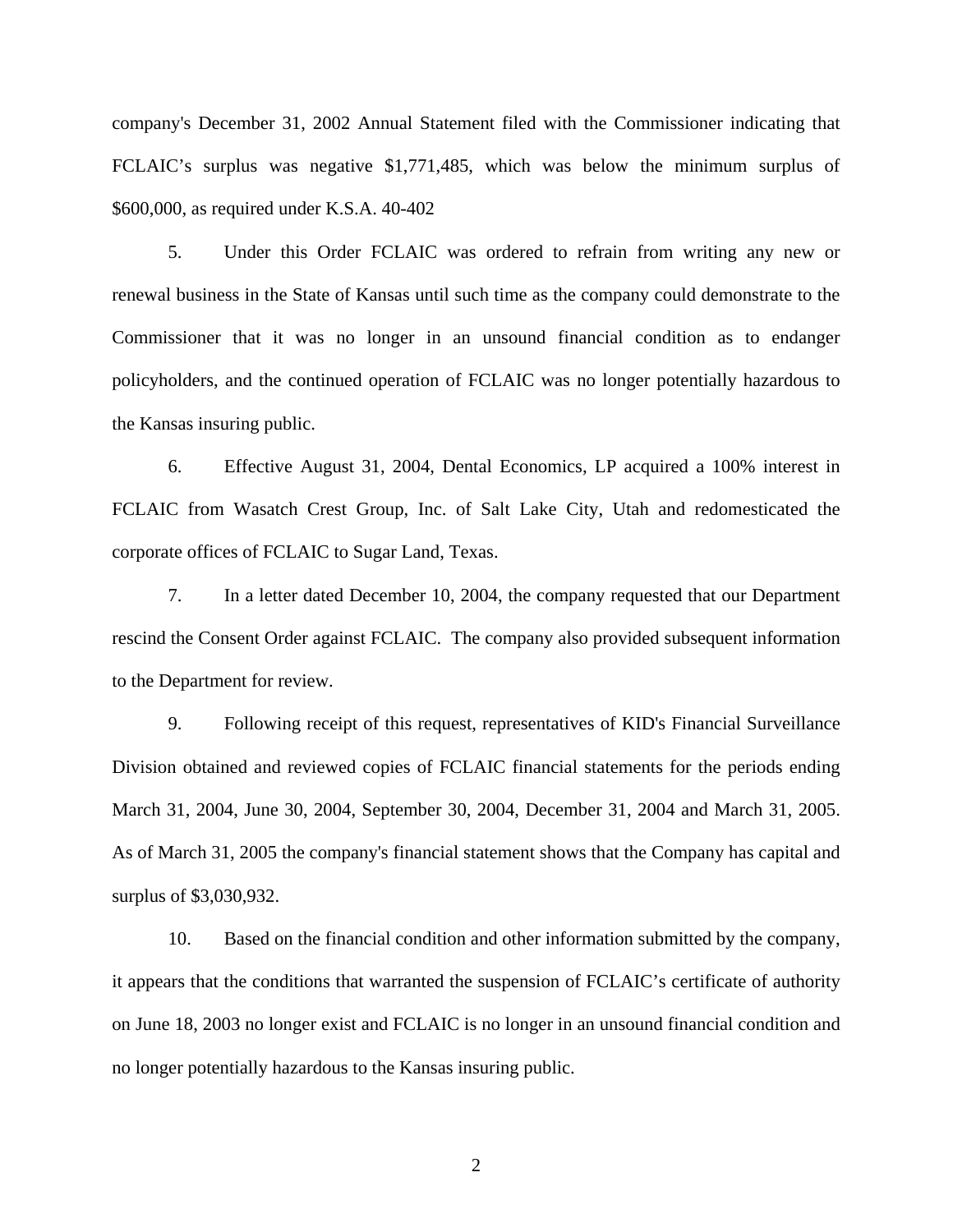## **IT IS THEREFORE, BY THE COMMISSIONER OF INSURANCE, ORDERED THAT:**

The Certificate of Authority of First Continental Life & Accident Insurance Company, is hereby reinstated and is authorized to conduct the business of insurance in the State of Kansas.

#### **Notice of Rights**

 First Continental Life & Accident Insurance Company is entitled to a hearing pursuant to K.S.A. 77-537, the Kansas Administrative Procedure Act. If First Continental Life and Accident Insurance Company desires a hearing, the company must file a written request for a hearing with:

John W. Campbell, General Counsel Kansas Insurance Department 420 S.W.  $9<sup>th</sup>$  Street Topeka, Kansas 66612

This request must be filed within fifteen (15) days from the date of service of this Order.

If First Continental Life & Accident Insurance Company requests a hearing, the Kansas Insurance Department will notify the company of the time and place of the hearing and information on the procedures, right of representation, and other rights of parties relating to the conduct of the hearing, before commencement of same.

 If a hearing is not requested in the time and manner stated above, this Order shall become effective as a Final Order upon the expiration of time for requesting a hearing, pursuant to K.S.A. 77-613. In the event the First Continental Life & Accident Insurance Company files a petition for judicial review, pursuant to K.S.A.  $77-613(e)$ , the agency officer to be served on behalf of the Kansas Insurance Department is:

John W. Campbell, General Counsel Kansas Insurance Department 420 S.W.  $9<sup>th</sup>$  Street Topeka, Kansas 66612